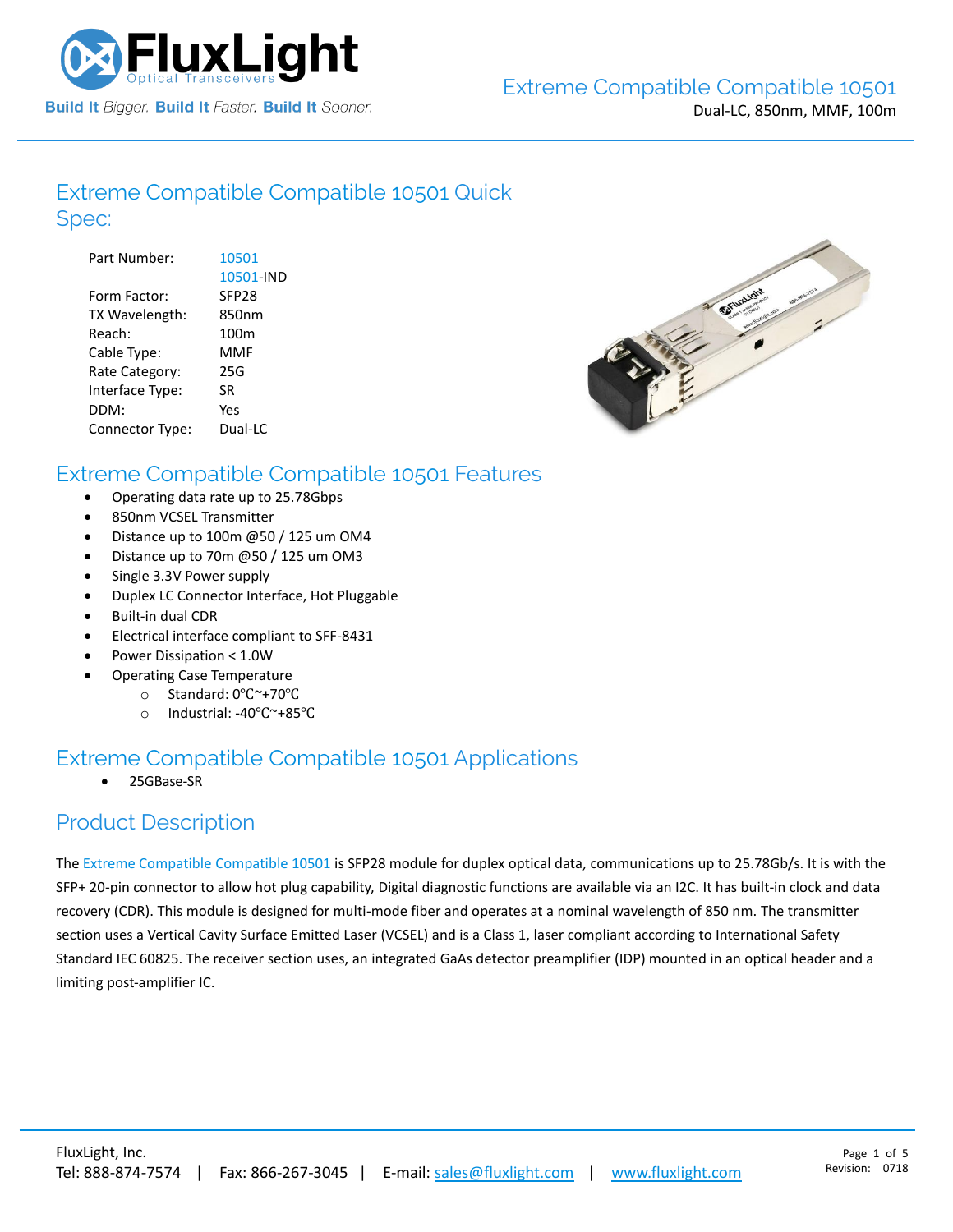

#### ABSOLUTE MAXIMUM RATINGS

The operation in excess of any absolute maximum ratings might cause permanent damage to this module.

| <b>Parameter</b>                     | <b>Symbol</b> | <b>Min</b> | <b>Max</b> | Unit    | <b>Notes</b> |
|--------------------------------------|---------------|------------|------------|---------|--------------|
| Storage Temperature                  | тс            | -40        | 85         | $\circ$ |              |
| <b>Operating Case Temperature</b>    | TOP           |            | 70         | $\circ$ |              |
| Power Supply Voltage                 | Vcc           | $-0.5$     | 3.6        | v       |              |
| Relative Humidity (non-condensation) | RH            |            | 85         | %       |              |

# RECOMMENDED OPERATING CONDITIONS

| <b>Parameter</b>                  | <b>Symbol</b> | <b>Min</b> | <b>Typical</b> | <b>Max</b> | <b>Unit</b> | <b>Notes</b> |
|-----------------------------------|---------------|------------|----------------|------------|-------------|--------------|
| <b>Operating Case Temperature</b> | <b>TOP</b>    | 0          |                | 70         | degC        |              |
| Power Supply Voltage              | <b>VCC</b>    | 3.135      | 3.3            | 3.465      | v           |              |
| Data Rate,                        |               |            |                | 25.78125   | Gb/s        |              |
| Data Rate Accuracy                |               | $-100$     |                | 100        | ppm         |              |
| Tx DISABLE Input Voltage -High    |               | h          |                |            | v           |              |
| Tx DISABLE Input Voltage - Low    |               |            |                | 0.8        | v           |              |
| 50 / 125 um MMF OM3               | D             |            |                | 70         | m           |              |
| 50 / 125 um MMF OM4               | D             |            |                | 100        | m           |              |

## Optical Characteristics

All parameters are specified under the recommended operating conditions unless otherwise specified..

| <b>Parameter</b>                                | <b>Symbol</b> | <b>Min</b>      | <b>Typical</b> | <b>Max</b> | <b>Unit</b>     | <b>Notes</b> |  |  |
|-------------------------------------------------|---------------|-----------------|----------------|------------|-----------------|--------------|--|--|
| Power Consumption                               |               |                 |                | 1.0        | W               |              |  |  |
| <b>Supply Current</b>                           | Icc           |                 |                | 300        | mA              |              |  |  |
| <b>Transmitter</b>                              |               |                 |                |            |                 |              |  |  |
| Centre Wavelength                               | λC            | 840             | 850            | 860        | nm              |              |  |  |
| Spectral Width<br>(RMS)@25Gb/s                  | Δλ            | 8.2             |                | 0.6        | nm              |              |  |  |
| 50<br>Output<br>Average<br>Power:<br><b>MMF</b> | Pout          | $-8.4$          |                | 2.4        | dB <sub>m</sub> |              |  |  |
| <b>Extinction Ratio</b>                         | ER.           | $\overline{2}$  |                |            | dB              |              |  |  |
|                                                 |               | <b>Receiver</b> |                |            |                 |              |  |  |
| Centre Wavelength                               | λС            | 840             | 850            | 860        | nm              |              |  |  |
| Receiver Sensitivity (OMA)                      | Smin          |                 |                | $-8.4$     | dBm             |              |  |  |
| Average Receiver Power                          | Pin           | $-10.3$         |                | 3          | dB <sub>m</sub> |              |  |  |
| <b>Optical Return Loss</b>                      | <b>ORL</b>    |                 |                | $-12$      | At 1MHz         |              |  |  |
| LOS De-Assert                                   | LOSD          |                 |                | $-13$      | dB              |              |  |  |
| <b>LOS Assert</b>                               | <b>LOSA</b>   | $-30$           |                |            | dB              |              |  |  |
| LOS Hysteresis                                  |               | 0.5             |                |            | dB              |              |  |  |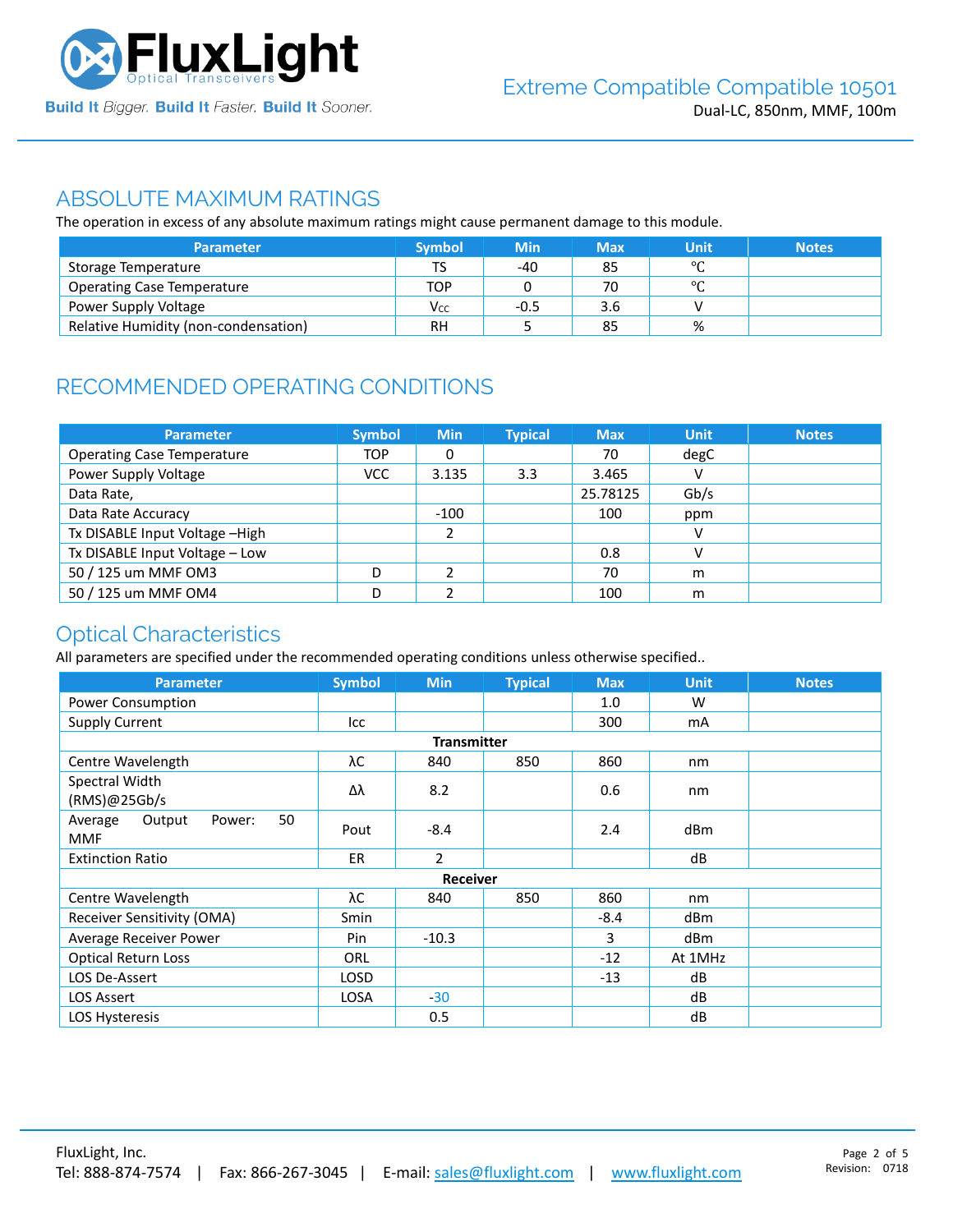

# Digital Diagnostic Functions

Digital diagnostics monitoring function is available on FluxLight's product. A 2-wire serial interface provides user to contact with module. It is compliant to SFF-8472 Rev10.2 with internal calibration mode. For external calibration mode please contact our sales stuff.

| <b>Parameter</b>                      | <b>Symbol</b> | <b>Min</b> | <b>Max</b> | <b>Unit</b> | <b>Notes</b> |
|---------------------------------------|---------------|------------|------------|-------------|--------------|
| Temperature monitor absolute error    | DMI Temp      | -3         | +3         | °C          |              |
| Supply voltage monitor absolute error | DMI VCC       | -0.1       | $+0.1$     |             |              |
| TX power monitor absolute error       | DMI RX        | -3         | $+3$       | dB          |              |
| RX power monitor absolute error       | DMI RX        | -3         | $+3$       | dB          |              |
| Bias current monitor                  | DMI Ibias     | $-10%$     | $+10%$     | mA          |              |

# Recommended Circuit

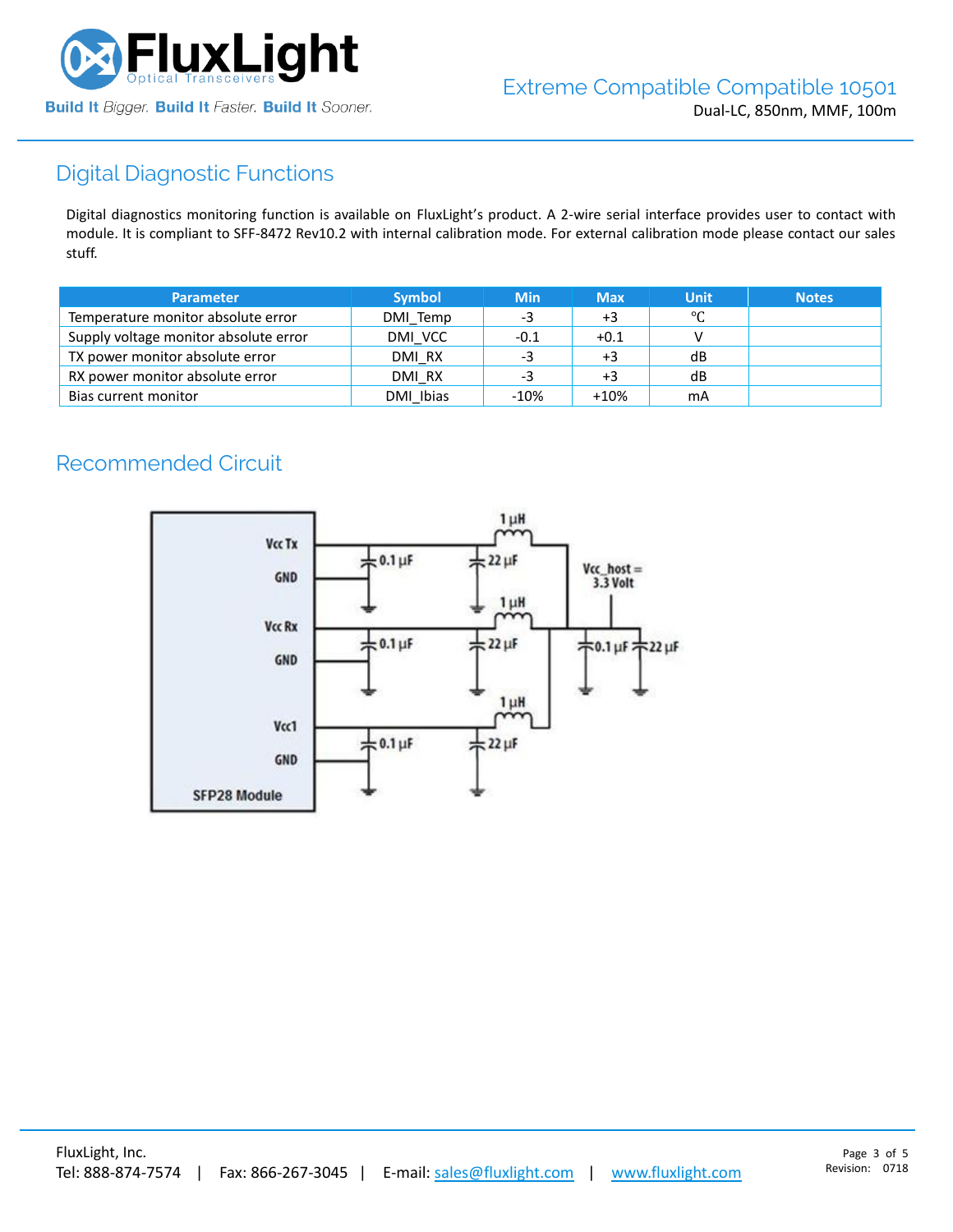

# Mechanical Dimensions



|         |      | $\sim$ L1 $^{-1}$ | L2                                                     | W | W1 | W2   | H        | H1 | H2      |
|---------|------|-------------------|--------------------------------------------------------|---|----|------|----------|----|---------|
| MAX     | 56.9 |                   | $31.2$ 41.95 13.8 10.2 14.5 8.7 0.55 11.5              |   |    |      |          |    |         |
| Typical | 56.7 |                   | $31.0$   41.80   13.7   10.0   14.3   8.6   0.5   11.3 |   |    |      |          |    |         |
| MIN     | 56.5 |                   | $30.8$   41.65   13.6   9.8                            |   |    | 14.1 | 8.5 0.45 |    | - 11. 1 |

(Unit: mm [inch])